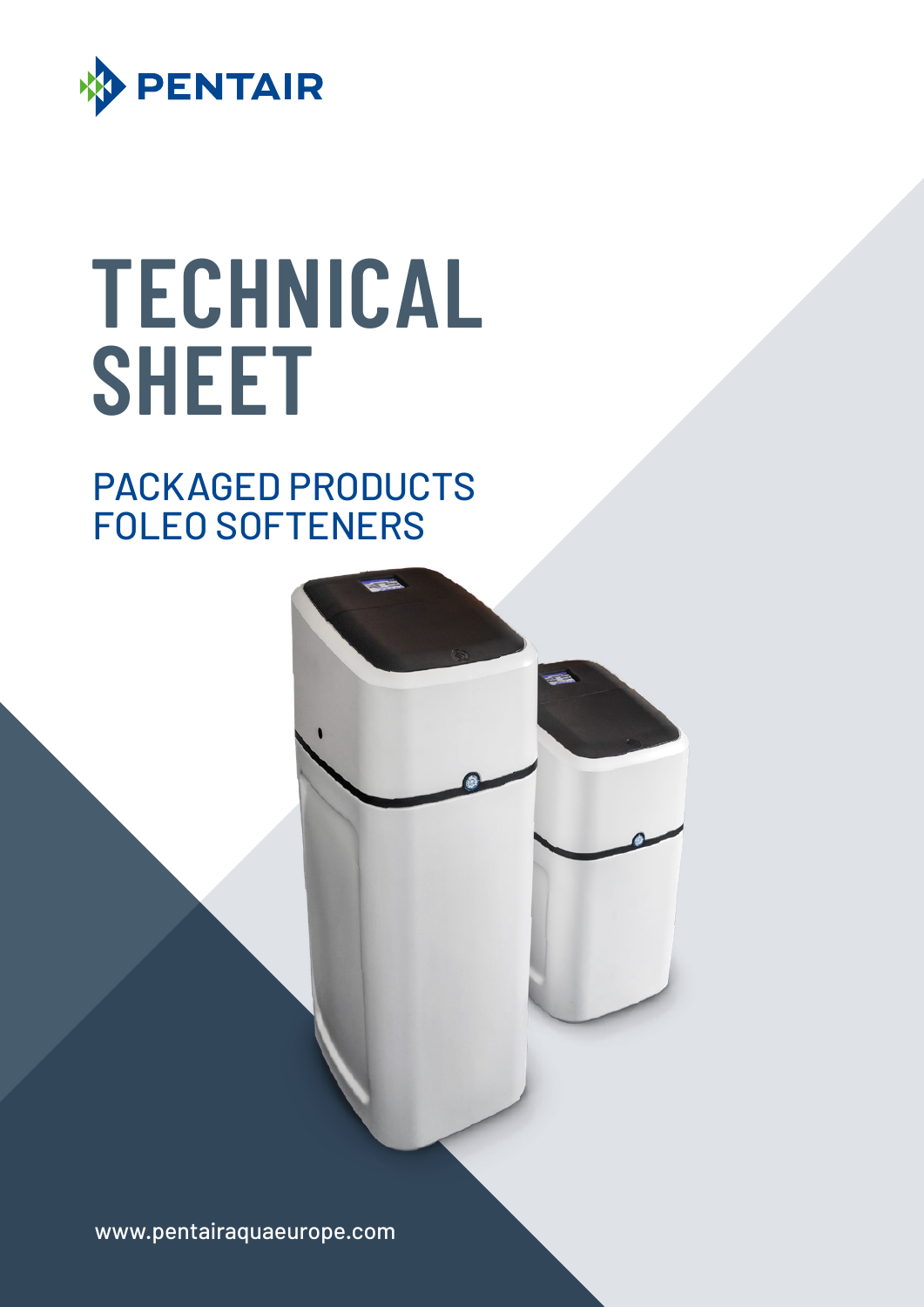# **DENTAIR**

# **TECHNICAL SHEET**

## **FOLEO 5800 XTR SOFTENER PLATFORM 10/15/20/30**

**WEBSITE**

## TECHNICAL CHARACTERISTICS

- **•** Assembled with 100% Pentair components
- **•** Features Fleck 5800 XTR variable brining valve, up flow regeneration
- **•** Large, touch screen display
- **•** Easy access to settings with the new electronic mounted on cabinet cover
- **•** Inlet/Outlet connections: 1 inch BSPT, female
- **•** Drain line connection: ½ inch BSPT, male
- **•** Equipped with automatic disinfection system
- **•** Separate brine tanks from pressure vessel
- **•** Augmented reality capabilities with the Scan and Service label and app
- **•** Removable salt compartment
- **•** Power requirements: 220 VAC/50 Hz
- **•** Water pressure range: 1.5-8 bar
- **•** Water temperature range: 2-38°C
- **•** High quality acid cationic strong resin
- **•** Cabinet body: made in polyethylene high density
- **•** HP Cover: made in ABS
- **•** Certifications: CE, ACS, DM25
- **•** All raw materials are RoHs Reach certified

#### **INTEGRATED STAINLESS STEEL BY-PASS**



Simplified and faster initial installation on the inlet and outlet pipe connections: no more expensive, complicated and cumbersome wall pipe bypass.





Free superior protection against bacteria proliferation without using any additional chemical treatment.

**SMART TILTING SALT LID OPENING**



The ergonomic and easy to open salt lid transforms the salt recharge process from a painful operation into an easier and faster one.

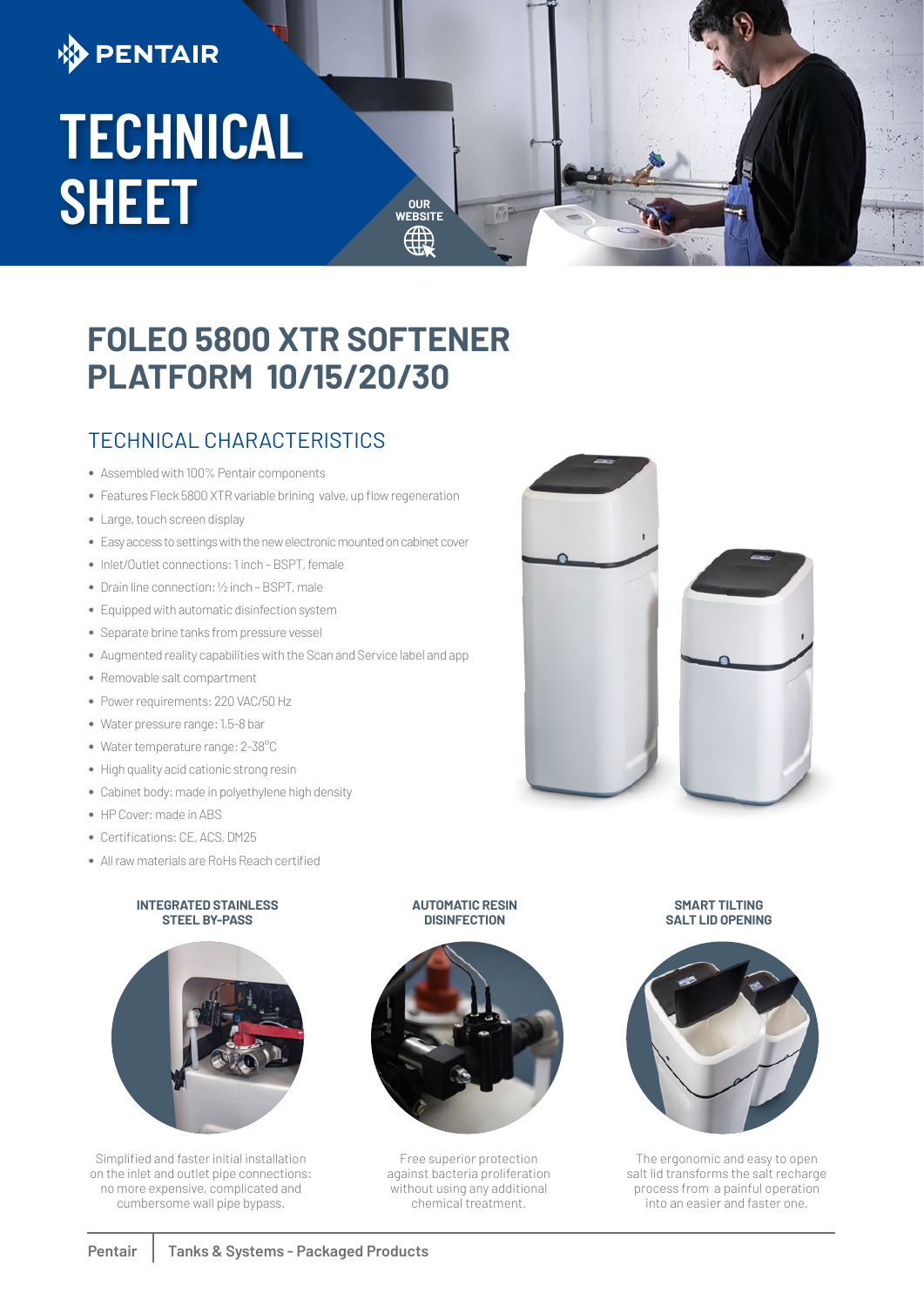

## OUTLINE DRAWING





### **FOLEO 10-15 FOLEO 20-30**

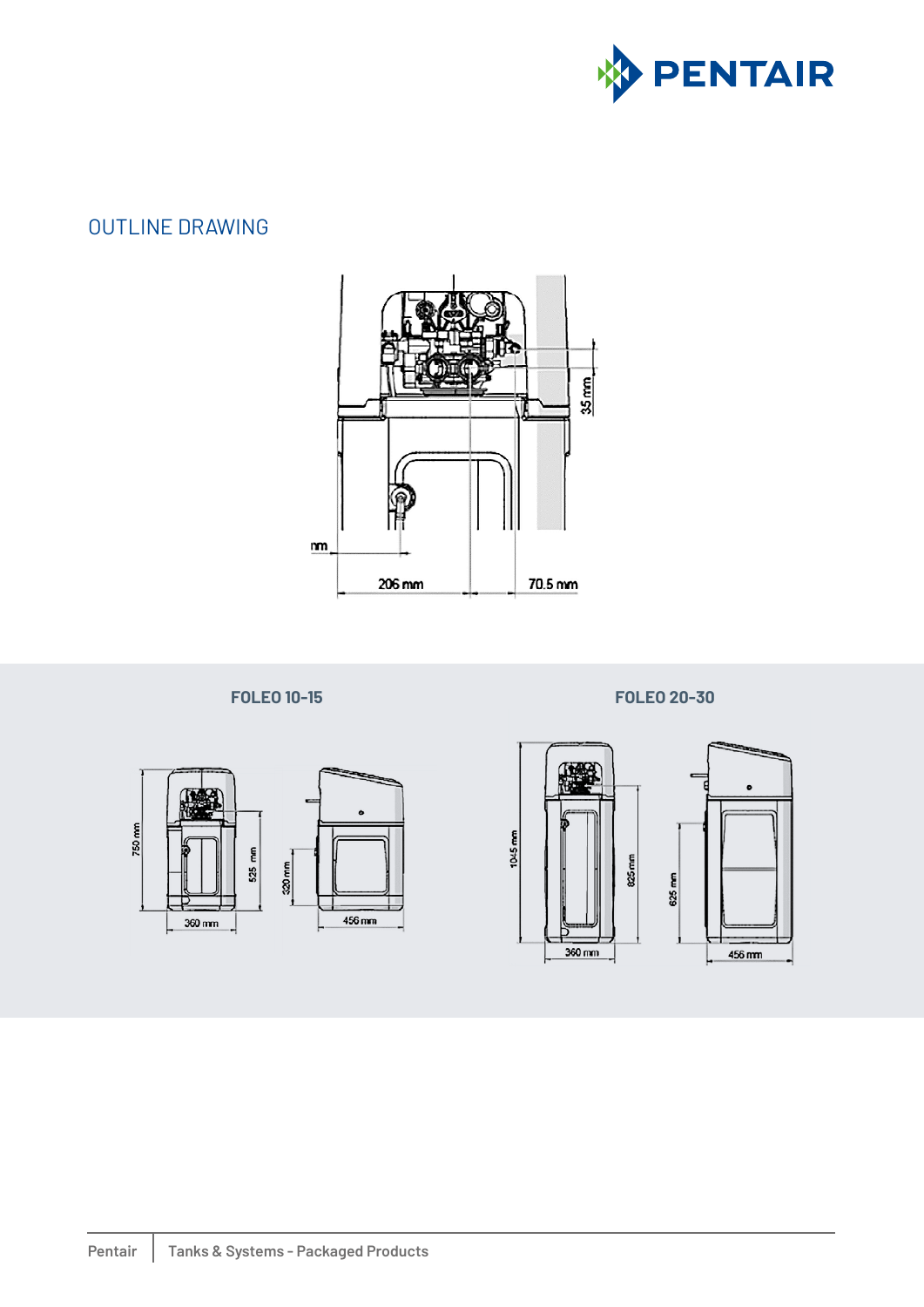

## TECHNICAL SPECIFICATIONS

|                                                                                                                                              | Foleo 10                    | Foleo 15           | Foleo 20       | Foleo 30 |
|----------------------------------------------------------------------------------------------------------------------------------------------|-----------------------------|--------------------|----------------|----------|
| Code                                                                                                                                         | 4000116                     | 4000117            | 4000118        | 4000119  |
| Resin volume $(L)$                                                                                                                           | 10 <sup>°</sup>             | 15                 | 20             | 28       |
| Number of people                                                                                                                             | $1 - 2$                     | $\overline{3} - 4$ | $5 - 6$        | $7 - 8$  |
| Nominal flow rate $(m^3/h)$ (residual hardness $0^{\circ}$ f)                                                                                | 0.60                        | 0.90               | 1.20           | 1.68     |
| Nominal flow rate $(m^3/h)$ (residual hardness 5-10 $^{\circ}$ f)                                                                            | 0.72                        | 1.08               | 1.44           | 2.02     |
| Peak flow rate $(m^3/h)$ (residual hardness 5-10 $\textdegree$ f)                                                                            | 1.00                        | 1.50               | 2.00           | 2.80     |
| Salt dosage g/Resin                                                                                                                          | 80                          | 80                 | 80             | 80       |
| Maximum salt amount per regeneration (kg)*                                                                                                   | 0.8                         | 1.2                | 1.6            | 2.24     |
| Softener Capacity °F/m <sup>3</sup>                                                                                                          | 48.4                        | 72.6               | 96.8           | 135.52   |
| Capacity in m <sup>3</sup> for 30°F inlet water hardness<br>and 10°F residual hardness setting                                               | 2.42                        | 3.63               | 4.84           | 6.78     |
| Maximum yearly salt savings % versus a standard<br>Regenerating with 80 g/Resin calendar override set on 4 days.<br>reserve at 20%. softener | 50%                         |                    |                |          |
| Stainless steel bypass                                                                                                                       | included                    |                    |                |          |
| Disinfection system                                                                                                                          | included                    |                    |                |          |
| Removable salt compartment                                                                                                                   | included                    |                    |                |          |
| Salt compartment capacity (kg)                                                                                                               | 15<br>25                    |                    |                |          |
| System interface                                                                                                                             | Touch screen monitor        |                    |                |          |
| Packaging dimension (WxLxH) mm                                                                                                               | 400x600x760<br>400x600x1200 |                    |                |          |
| Packaging approx. weight (Kg)                                                                                                                | 12                          | 18                 | 24             | 35       |
| Product overall dimension (WxLxH) mm                                                                                                         | 360x456x750<br>360x456x1045 |                    |                |          |
| Quantity per pallet and multiple order quantity (pc)                                                                                         | 10<br>5                     |                    |                |          |
| Pallet dimensions (WxLxH) mm                                                                                                                 | 1000x1200x1720              |                    | 1000x1200x1400 |          |

*Note: this example is calculated for a salt dosage fop 80 g/Lresin. Should the inlet hardness be greater the 30°F it may be required to increase the salt dosage to obtain proper resin bed regeneration. The same simulation with 120 g/Lresin lead to an estimated average salt saving of 35.5%, while the same simulation done at 160 g/L lead to an estimated salt saving of 50%.*

*\* Foleo is featured with variable refill therefore the salt quantity required is calculated by the controller at each regeneration start. This maximum amount corresponds to cases where 100% of the capacity would have been exhausted or to what a standard softener without variable refill would consume.*